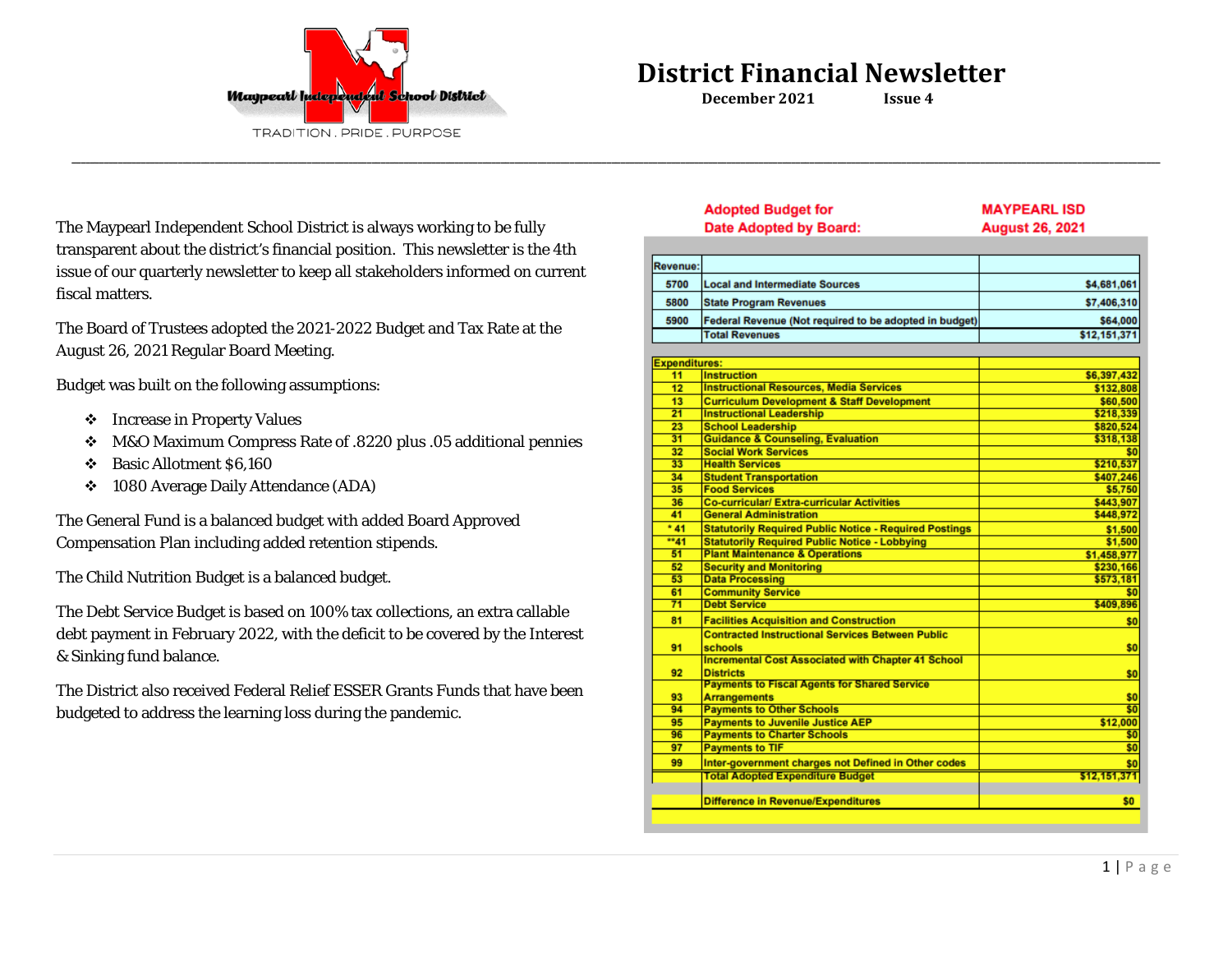

## **Property Value History**

|                 | $2005$ Tax Rate        | \$1.769  |
|-----------------|------------------------|----------|
|                 | $2006$ Tax Rate        | \$1,648  |
|                 | $2007$ Tax Rate        | \$1.340  |
|                 |                        |          |
|                 | $2008$ Tax Rate        | \$1.360  |
|                 | $2009$ Tax Rate        | \$1.359  |
|                 | $2010$ Tax Rate        | \$1.359  |
|                 | $\equiv$ 2011 Tax Rate | \$1.359  |
| Maypearl ISD    | $2012$ Tax Rate        | \$1.346  |
| <b>Tax Rate</b> | $2013$ Tax Rate        | \$1.346  |
|                 | $2014$ Tax Rate        | \$1.346  |
|                 | $2015$ Tax Rate        | \$1.346  |
| History         | $2016$ Tax Rate        | \$1.317  |
|                 | $2017$ Tax Rate        | \$1.302  |
|                 | $2018$ Tax Rate        | \$1.289  |
|                 | $2019$ Tax Rate        | \$1,2198 |
|                 | $2020$ Tax Rate        | \$1.1744 |
|                 | $2021$ Tax Rate        | \$1.1717 |
|                 |                        |          |

### **Maypearl ISD 2020-2021 Annual Financial Report**

The District 2020-2021 Audit was completed in October.

There were no findings of material weakness, the district \$994,215 in capital improvements in the prior year, the district fund balance grew by \$527,639 from \$4,623,,003 to \$5,150,642. This was a result of not fully expending our budget last year and overpayment due to ADA projections provided to the state about every 4 years. The audit can be viewed a[t www.maypearlisd.org](http://www.maypearlisd.org/) Departments/Business Office/Financial Transparency.

### **FIRST Rating**

**\_\_\_\_\_\_\_\_\_\_\_\_\_\_\_\_\_\_\_\_\_\_\_\_\_\_\_\_\_\_\_\_\_\_\_\_\_\_\_\_\_\_\_\_\_\_\_\_\_\_\_\_\_\_\_\_\_\_\_\_\_\_\_\_\_\_\_\_\_\_\_\_\_\_\_\_\_\_\_\_\_\_\_\_\_\_\_\_\_\_\_\_\_\_\_\_\_\_\_\_\_\_\_\_\_\_\_\_\_\_\_\_\_\_\_\_\_\_\_\_\_\_\_\_\_\_\_\_\_\_\_\_\_\_\_\_\_\_\_\_\_\_\_\_\_\_\_\_\_\_\_\_\_\_\_\_\_\_\_\_\_\_\_\_\_\_\_\_\_\_\_\_\_\_\_\_\_\_\_\_\_\_\_\_\_\_\_\_\_\_\_\_\_\_\_\_\_\_\_\_\_\_\_\_\_\_\_\_\_\_\_\_\_\_\_\_\_\_\_\_\_\_\_\_\_\_\_\_\_\_\_\_\_\_\_\_**

A Public Hearing to discuss the District's Financial Integrity Rating System of Texas results. The District received an **A - Superior Achievement Rating** with a perfect score of 100 for the 5<sup>th</sup> year in a row. Detail on the FIRST rating can be viewed a[t www.maypearlisd.org](http://www.maypearlisd.org/) Departments/Business Office/Financial Transparency.

### **Finance Summary Update for 2021-2022**

Texas Education Agency is currently paying the district on **1115** ADA, the District budgeted the year on **1080** ADA and as of 11/10/2021, we are currently generating **1088.67** ADA. The red bars represent each six week's ADA.

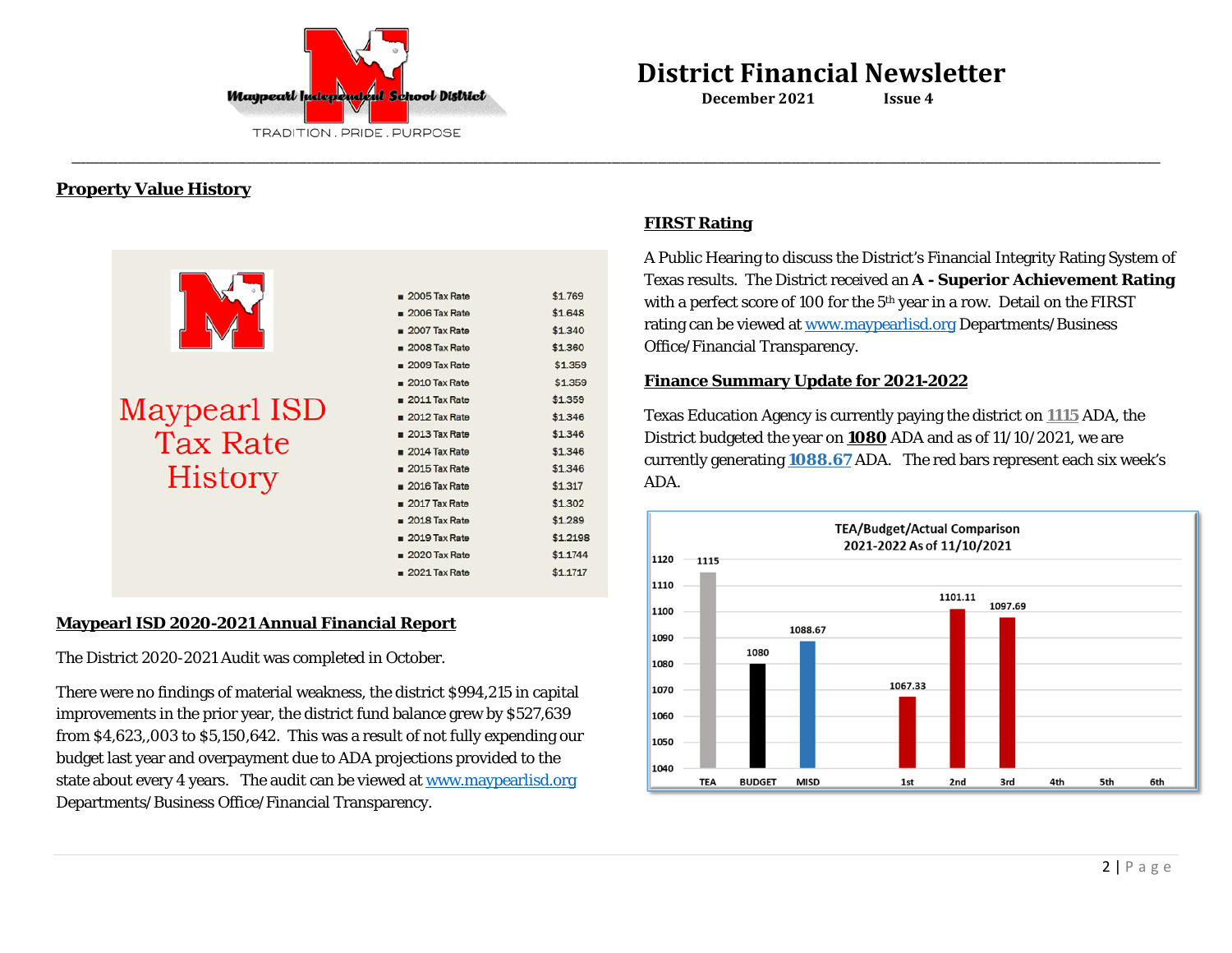

**\_\_\_\_\_\_\_\_\_\_\_\_\_\_\_\_\_\_\_\_\_\_\_\_\_\_\_\_\_\_\_\_\_\_\_\_\_\_\_\_\_\_\_\_\_\_\_\_\_\_\_\_\_\_\_\_\_\_\_\_\_\_\_\_\_\_\_\_\_\_\_\_\_\_\_\_\_\_\_\_\_\_\_\_\_\_\_\_\_\_\_\_\_\_\_\_\_\_\_\_\_\_\_\_\_\_\_\_\_\_\_\_\_\_\_\_\_\_\_\_\_\_\_\_\_\_\_\_\_\_\_\_\_\_\_\_\_\_\_\_\_\_\_\_\_\_\_\_\_\_\_\_\_\_\_\_\_\_\_\_\_\_\_\_\_\_\_\_\_\_\_\_\_\_\_\_\_\_\_\_\_\_\_\_\_\_\_\_\_\_\_\_\_\_\_\_\_\_\_\_\_\_\_\_\_\_\_\_\_\_\_\_\_\_\_\_\_\_\_\_\_\_\_\_\_\_\_\_\_\_\_\_\_\_\_\_**

improvements. Other increases in this comparison could be from invoice timing differences.

As of the end of October, Maypearl ISD had realized 24% in revenue and had encumbered and expended 27% of the 2021-2022 budget. Our revenue to date is showing be up than this time last year.



# **Comparison of 2020-2021 to 2021-2022 Revenue and Expenditures**

The District is currently up from this time last year in revenue and we are up in expenditures. The revenue is up mainly in Local Revenue due to an insurance payment for damages to gym floor during the winter weather. Expenditures show to be up from this time last year with increase in compensation, purchase of new Special Education bus, and capital outlay

| COMPARISON 2020-2021 TO 2021-2022 REVENUE & EXPENDITURES |           |           |           |           |                   |                   |  |
|----------------------------------------------------------|-----------|-----------|-----------|-----------|-------------------|-------------------|--|
| <b>REVENUE FUND SOURCE</b>                               |           | 2020-2021 |           | 2021-2022 |                   | <b>Difference</b> |  |
| <b>LOCAL</b>                                             | \$        | 53.351    | \$        | 140,088   | \$                | 86,737            |  |
| <b>STATE</b>                                             | \$        | 2,736,446 | \$        | 2,743,975 | \$                | 7,529             |  |
| <b>FEDERAL</b>                                           | \$        | 5,389     | \$        | 13,924    | \$                | 8,535             |  |
| <b>LOAN PROCEEDS</b>                                     | \$        |           | \$        |           | \$                |                   |  |
| <b>TOTAL REVENUES</b>                                    | \$        | 2,795,186 | \$        | 2,897,987 | \$                | 102,801           |  |
| <b>EXPENDITURES</b>                                      | 2020-2021 |           | 2021-2022 |           | <b>Difference</b> |                   |  |
| <b>11 - INSTRUCTION</b>                                  | \$        | 1,324,777 | \$        | 1,420,602 | \$                | 95,825            |  |
| 12 - LIBRARY                                             | \$        | 23,304    | \$        | 28,456    | \$                | 5,152             |  |
| <b>13 - PROFESSIONAL DEVELOPMENT</b>                     | \$        | 39,201    | \$        | 4,340     | \$                | (34, 861)         |  |
| 21 - INSTRUCTIONAL LEADERSHIP                            | \$        | 38,200    | \$        | 32,280    | \$                | (5, 920)          |  |
| <b>23 - CAMPUS LEADERSHIP</b>                            | \$        | 121,804   | \$        | 131,480   | \$                | 9,676             |  |
| <b>31 - COUNSELING</b>                                   | \$        | 55,878    | \$        | 65,884    | \$                | 10,006            |  |
| <b>33 - HEALTH SERVICES</b>                              | \$        | 41,882    | \$        | 44,524    | \$                | 2,642             |  |
| <b>34 - TRANSPORTATION</b>                               | \$        | 102,824   | \$        | 170,484   | \$                | 67,660            |  |
| 35 - FOOD SERVICE                                        | \$        |           | \$        |           | \$                |                   |  |
| 36 - CO/EXTRA CURRICULAR                                 | \$        | 74,465    | \$        | 70,868    | \$                | (3,597)           |  |
| <b>41 - GENERAL ADMINISTRATION</b>                       | \$        | 88,313    | \$        | 100,774   | \$                | 12,461            |  |
| <b>51 - MAINTENANCE &amp; OPERATIONS</b>                 | \$        | 217,828   | \$        | 385,722   | \$                | 167,894           |  |
| 52 - SECURITY & MONITORING                               | \$        | 26,786    | \$        | 29,960    | \$                | 3,174             |  |
| <b>53 - DATA PROCESSING</b>                              | \$        | 129,091   | \$        | 180,837   | \$                | 51,746            |  |
| 71 - DEBT SERVICE                                        | \$        | 48,510    | \$        | 107,702   | \$                | 59,192            |  |
| <b>81 - FACILITIES</b>                                   | \$        |           | \$        |           | \$                |                   |  |
| <b>TOTAL EXPENDITURES</b>                                | \$        | 2,332,863 | \$        | 2,773,913 | \$                | 441,050           |  |